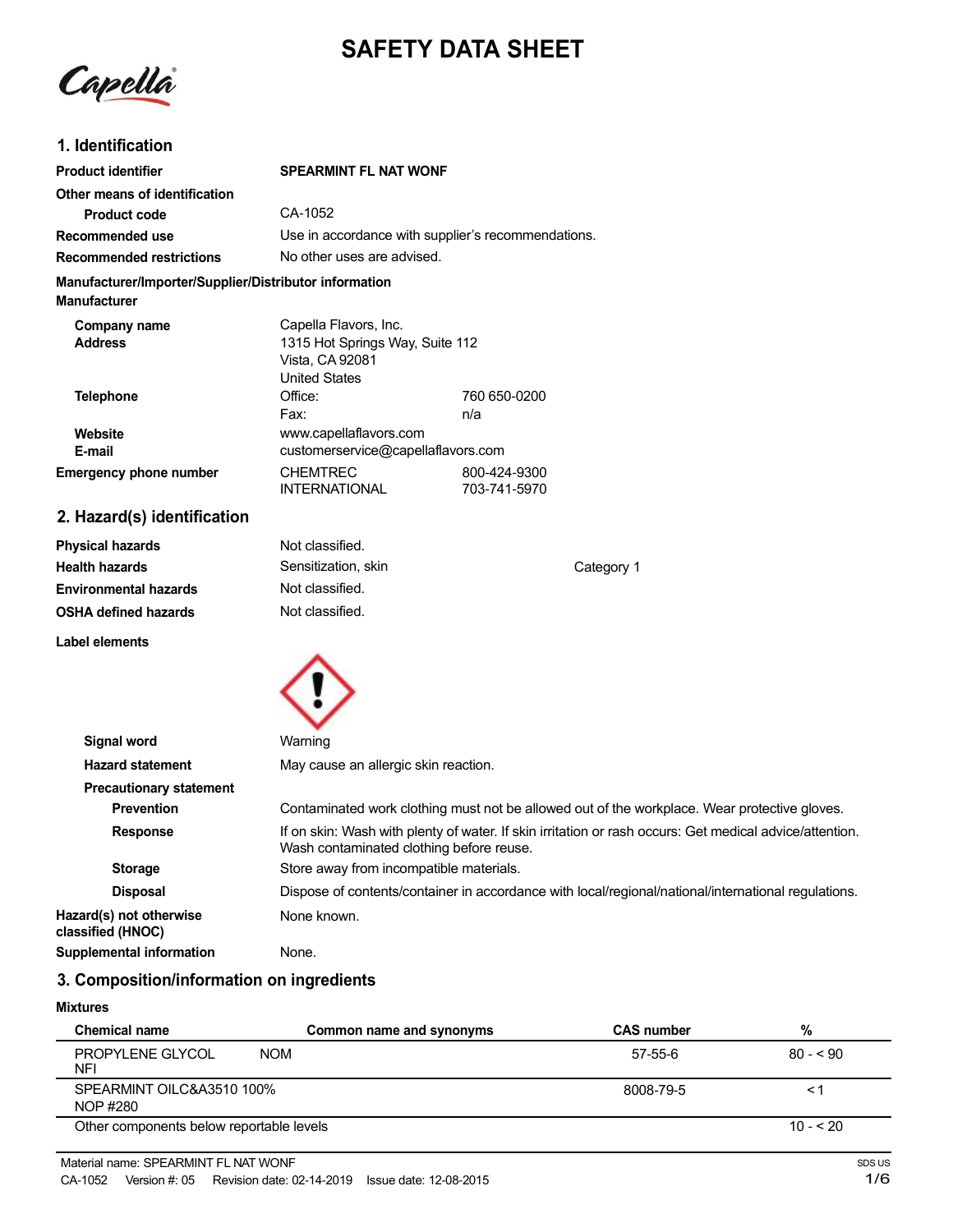\*Designates that a specific chemical identity and/or percentage of composition has been withheld as a trade secret.

# **4. First-aid measures**

| <b>Inhalation</b>                                                            | Move to fresh air. Call a physician if symptoms develop or persist.                                                                                                                 |
|------------------------------------------------------------------------------|-------------------------------------------------------------------------------------------------------------------------------------------------------------------------------------|
| <b>Skin contact</b>                                                          | Remove contaminated clothing immediately and wash skin with soap and water. In case of<br>eczema or other skin disorders: Seek medical attention and take along these instructions. |
| Eye contact                                                                  | Rinse with water. Get medical attention if irritation develops and persists.                                                                                                        |
| Ingestion                                                                    | Rinse mouth. Get medical attention if symptoms occur.                                                                                                                               |
| <b>Most important</b>                                                        | May cause an allergic skin reaction. Dermatitis. Rash.                                                                                                                              |
| symptoms/effects, acute and<br>delayed                                       |                                                                                                                                                                                     |
| Indication of immediate<br>medical attention and special<br>treatment needed | Provide general supportive measures and treat symptomatically. Keep victim under observation.<br>Symptoms may be delayed.                                                           |
| <b>General information</b>                                                   | Ensure that medical personnel are aware of the material(s) involved, and take precautions to<br>protect themselves. Wash contaminated clothing before reuse.                        |
| 5. Fire-fighting measures                                                    |                                                                                                                                                                                     |
| Suitable extinguishing media                                                 | Alcohol resistant foam. Powder. Carbon dioxide (CO2).                                                                                                                               |
| Unsuitable extinguishing<br>media                                            | Do not use water jet as an extinguisher, as this will spread the fire.                                                                                                              |
| Specific hazards arising from<br>the chemical                                | During fire, gases hazardous to health may be formed.                                                                                                                               |
| Special protective equipment<br>and precautions for firefighters             | Self-contained breathing apparatus and full protective clothing must be worn in case of fire.                                                                                       |

Move containers from fire area if you can do so without risk.

Use standard firefighting procedures and consider the hazards of other involved materials. No unusual fire or explosion hazards noted.

### **6. Accidental release measures**

**Fire fighting**

**equipment/instructions Specific methods General fire hazards**

| Personal precautions,<br>protective equipment and<br>emergency procedures | Keep unnecessary personnel away. Keep people away from and upwind of spill/leak. Wear<br>appropriate protective equipment and clothing during clean-up. Avoid breathing mist/vapors. Do<br>not touch damaged containers or spilled material unless wearing appropriate protective clothing.<br>Ensure adequate ventilation. Local authorities should be advised if significant spillages cannot be<br>contained. For personal protection, see section 8 of the SDS. |
|---------------------------------------------------------------------------|---------------------------------------------------------------------------------------------------------------------------------------------------------------------------------------------------------------------------------------------------------------------------------------------------------------------------------------------------------------------------------------------------------------------------------------------------------------------|
| Methods and materials for                                                 | Use water spray to reduce vapors or divert vapor cloud drift.                                                                                                                                                                                                                                                                                                                                                                                                       |
| containment and cleaning up                                               | Large Spills: Stop the flow of material, if this is without risk. Dike the spilled material, where this is<br>possible. Absorb in vermiculite, dry sand or earth and place into containers. Following product<br>recovery, flush area with water.                                                                                                                                                                                                                   |
|                                                                           | Small Spills: Wipe up with absorbent material (e.g. cloth, fleece). Clean surface thoroughly to<br>remove residual contamination.                                                                                                                                                                                                                                                                                                                                   |
|                                                                           | Never return spills to original containers for re-use. For waste disposal, see section 13 of the SDS.                                                                                                                                                                                                                                                                                                                                                               |
| <b>Environmental precautions</b>                                          | Avoid discharge into drains, water courses or onto the ground.                                                                                                                                                                                                                                                                                                                                                                                                      |
| 7. Handling and storage                                                   |                                                                                                                                                                                                                                                                                                                                                                                                                                                                     |
| Precautions for safe handling                                             | Avoid breathing mist/vapors. Avoid contact with eyes, skin, and clothing. Avoid prolonged<br>exposure. Provide adequate ventilation. Wear appropriate personal protective equipment. Observe<br>good industrial hygiene practices.                                                                                                                                                                                                                                  |
| Conditions for safe storage,<br>including any incompatibilities           | Store in tightly closed container. Store away from incompatible materials (see Section 10 of the<br>SDS).                                                                                                                                                                                                                                                                                                                                                           |

#### **8. Exposure controls/personal protection**

#### **Occupational exposure limits**

The following constituents are the only constituents of the product which have a PEL, TLV or other recommended exposure limit. At this time, the other constituents have no known exposure limits.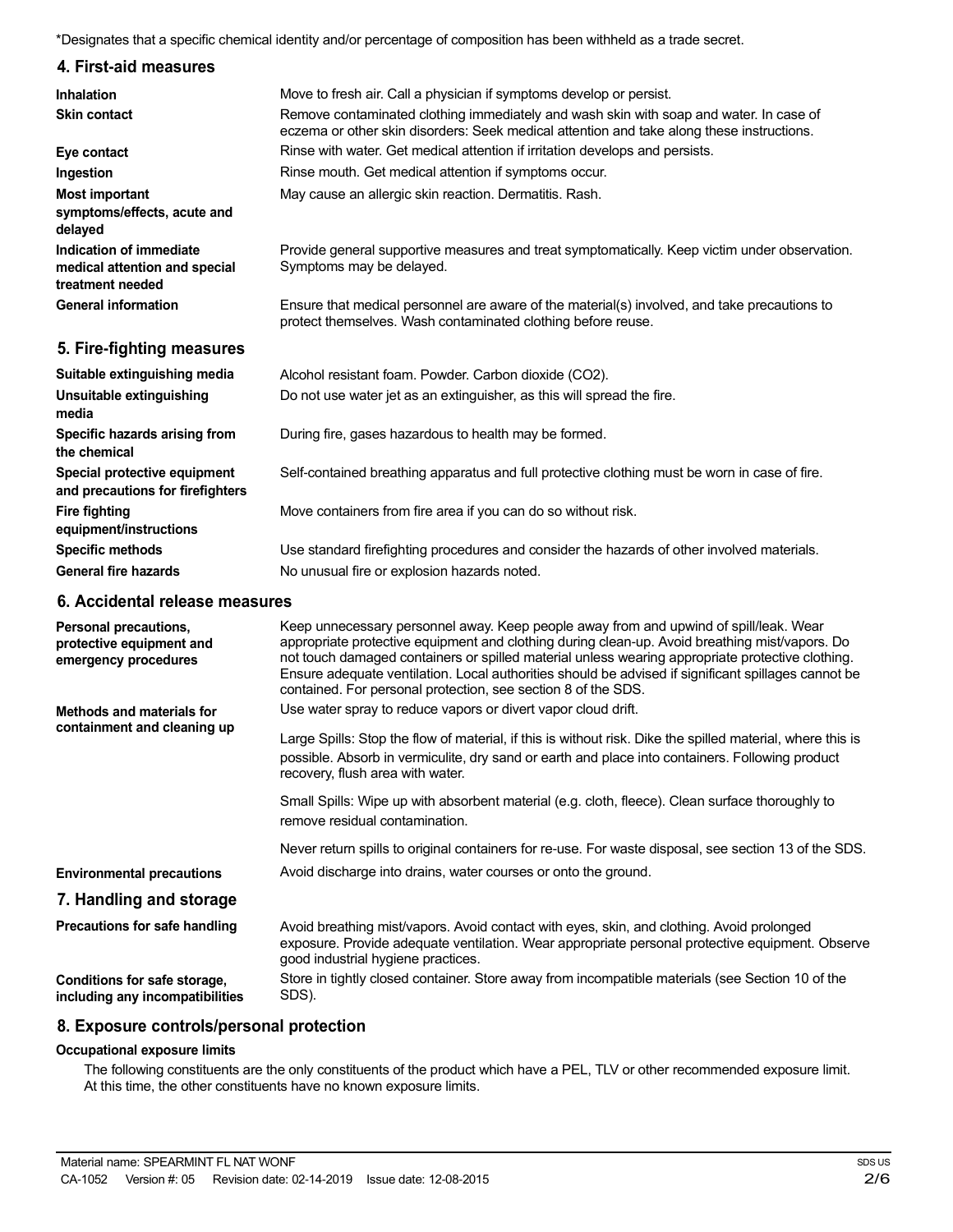| <b>Components</b>                         | US. Workplace Environmental Exposure Level (WEEL) Guides<br>Type                                                                                                                                                                                                                                                                                                   | Value      | <b>Form</b> |
|-------------------------------------------|--------------------------------------------------------------------------------------------------------------------------------------------------------------------------------------------------------------------------------------------------------------------------------------------------------------------------------------------------------------------|------------|-------------|
| PROPYLENE GLYCOL<br>NOM NFI (CAS 57-55-6) | TWA                                                                                                                                                                                                                                                                                                                                                                | 10 $mg/m3$ | Aerosol.    |
| <b>Biological limit values</b>            | No biological exposure limits noted for the ingredient(s).                                                                                                                                                                                                                                                                                                         |            |             |
| Appropriate engineering<br>controls       | Good general ventilation should be used. Ventilation rates should be matched to conditions. If<br>applicable, use process enclosures, local exhaust ventilation, or other engineering controls to<br>maintain airborne levels below recommended exposure limits. If exposure limits have not been<br>established, maintain airborne levels to an acceptable level. |            |             |
|                                           | Individual protection measures, such as personal protective equipment                                                                                                                                                                                                                                                                                              |            |             |
| Eye/face protection                       | Face shield is recommended. Wear safety glasses with side shields (or goggles).                                                                                                                                                                                                                                                                                    |            |             |
| <b>Skin protection</b>                    |                                                                                                                                                                                                                                                                                                                                                                    |            |             |
| <b>Hand protection</b>                    | Wear appropriate chemical resistant gloves.                                                                                                                                                                                                                                                                                                                        |            |             |
| <b>Other</b>                              | Wear appropriate chemical resistant clothing. Use of an impervious apron is recommended.                                                                                                                                                                                                                                                                           |            |             |
| <b>Respiratory protection</b>             | In case of insufficient ventilation, wear suitable respiratory equipment.                                                                                                                                                                                                                                                                                          |            |             |
| <b>Thermal hazards</b>                    | Wear appropriate thermal protective clothing, when necessary.                                                                                                                                                                                                                                                                                                      |            |             |
| General hygiene<br>considerations         | Always observe good personal hygiene measures, such as washing after handling the material<br>and before eating, drinking, and/or smoking. Routinely wash work clothing and protective<br>equipment to remove contaminants. Contaminated work clothing should not be allowed out of the<br>workplace.                                                              |            |             |

# **9. Physical and chemical properties**

| Appearance                                        |                                               |  |
|---------------------------------------------------|-----------------------------------------------|--|
| <b>Physical state</b>                             | Liquid.                                       |  |
| <b>Form</b>                                       | Liquid.                                       |  |
| Color                                             | Not available.                                |  |
| Odor                                              | Not available.                                |  |
| <b>Odor threshold</b>                             | Not available.                                |  |
| рH                                                | Not available.                                |  |
| Melting point/freezing point                      | -74.2 $\degree$ F (-59 $\degree$ C) estimated |  |
| Initial boiling point and boiling<br>range        | 370.76 °F (188.2 °C) estimated                |  |
| <b>Flash point</b>                                | > 200.0 °F (> 93.3 °C) Closed Cup             |  |
| <b>Evaporation rate</b>                           | Not available.                                |  |
| Flammability (solid, gas)                         | Not applicable.                               |  |
| Upper/lower flammability or explosive limits      |                                               |  |
| <b>Flammability limit - lower</b><br>$(\%)$       | Not available.                                |  |
| <b>Flammability limit - upper</b><br>(%)          | Not available.                                |  |
| Explosive limit - lower (%)                       | Not available.                                |  |
| Explosive limit - upper (%)                       | Not available.                                |  |
| Vapor pressure                                    | 0.14 hPa estimated                            |  |
| Vapor density                                     | Not available.                                |  |
| <b>Relative density</b>                           | Not available.                                |  |
| Solubility(ies)                                   |                                               |  |
| Solubility (water)                                | Not available.                                |  |
| <b>Partition coefficient</b><br>(n-octanol/water) | Not available.                                |  |
| <b>Auto-ignition temperature</b>                  | 700 °F (371.11 °C) estimated                  |  |
| <b>Decomposition temperature</b>                  | Not available.                                |  |
| <b>Viscositv</b>                                  | Not available.                                |  |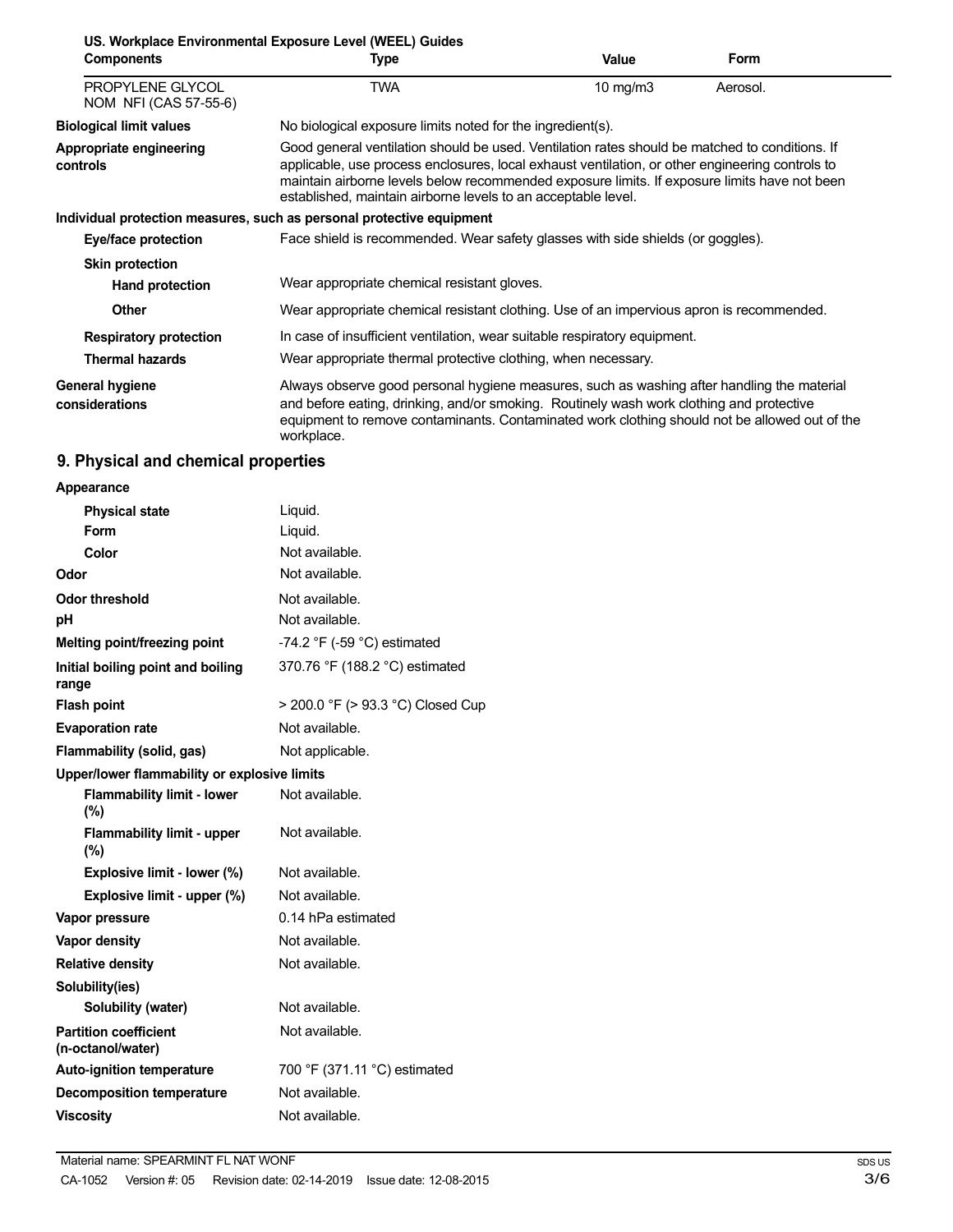| <b>Other information</b>                                                           |                                                                                                                                                                          |                     |
|------------------------------------------------------------------------------------|--------------------------------------------------------------------------------------------------------------------------------------------------------------------------|---------------------|
| <b>Explosive properties</b>                                                        | Not explosive.                                                                                                                                                           |                     |
| <b>Flammability class</b>                                                          | Combustible IIIB estimated                                                                                                                                               |                     |
| <b>Oxidizing properties</b>                                                        | Not oxidizing.                                                                                                                                                           |                     |
| <b>Refractive index</b>                                                            | 1.404 - 1.434                                                                                                                                                            |                     |
| <b>Specific gravity</b>                                                            | $1.03 - 1.06$                                                                                                                                                            |                     |
| 10. Stability and reactivity                                                       |                                                                                                                                                                          |                     |
| <b>Reactivity</b>                                                                  | The product is stable and non-reactive under normal conditions of use, storage and transport.                                                                            |                     |
| <b>Chemical stability</b>                                                          | Material is stable under normal conditions.                                                                                                                              |                     |
| <b>Possibility of hazardous</b><br>reactions                                       | No dangerous reaction known under conditions of normal use.                                                                                                              |                     |
| <b>Conditions to avoid</b>                                                         | Keep away from heat, hot surfaces, sparks, open flames and other ignition sources. Avoid<br>temperatures exceeding the flash point. Contact with incompatible materials. |                     |
| Incompatible materials                                                             | Strong oxidizing agents.                                                                                                                                                 |                     |
| <b>Hazardous decomposition</b><br>products                                         | No hazardous decomposition products are known.                                                                                                                           |                     |
| 11. Toxicological information                                                      |                                                                                                                                                                          |                     |
| Information on likely routes of exposure                                           |                                                                                                                                                                          |                     |
| <b>Inhalation</b>                                                                  | Prolonged inhalation may be harmful.                                                                                                                                     |                     |
| <b>Skin contact</b>                                                                | May cause an allergic skin reaction.                                                                                                                                     |                     |
| Eye contact                                                                        | Direct contact with eyes may cause temporary irritation.                                                                                                                 |                     |
| Ingestion                                                                          | Expected to be a low ingestion hazard.                                                                                                                                   |                     |
| Symptoms related to the<br>physical, chemical and<br>toxicological characteristics | May cause an allergic skin reaction. Dermatitis. Rash.                                                                                                                   |                     |
| Information on toxicological effects                                               |                                                                                                                                                                          |                     |
| <b>Acute toxicity</b>                                                              |                                                                                                                                                                          |                     |
| <b>Components</b>                                                                  | <b>Species</b>                                                                                                                                                           | <b>Test Results</b> |
| SPEARMINT OILC&A3510 100% NOP #280 (CAS 8008-79-5)                                 |                                                                                                                                                                          |                     |
| Acute                                                                              |                                                                                                                                                                          |                     |
| Oral                                                                               |                                                                                                                                                                          |                     |
| LD50                                                                               | Rat                                                                                                                                                                      | 5 g/kg              |
| <b>Skin corrosion/irritation</b>                                                   | Prolonged skin contact may cause temporary irritation.                                                                                                                   |                     |

Direct contact with eyes may cause temporary irritation.

No data available to indicate product or any components present at greater than 0.1% are

This product is not expected to cause reproductive or developmental effects.

May cause an allergic skin reaction.

mutagenic or genotoxic.

**Carcinogenicity Carcinogenicity Not classifiable as to carcinogenicity to humans.** 

Not classified.

Not classified.

**OSHA Specifically Regulated Substances (29 CFR 1910.1001-1052)**

**US. National Toxicology Program (NTP) Report on Carcinogens**

**Respiratory sensitization** Not a respiratory sensitizer.

**IARC Monographs. Overall Evaluation of Carcinogenicity**

**Serious eye damage/eye**

**Skin sensitization Germ cell mutagenicity**

Not listed.

Not listed. **Reproductive toxicity**

**Specific target organ toxicity -**

**Specific target organ toxicity -**

**single exposure**

**repeated exposure**

Not regulated.

**Respiratory or skin sensitization**

**irritation**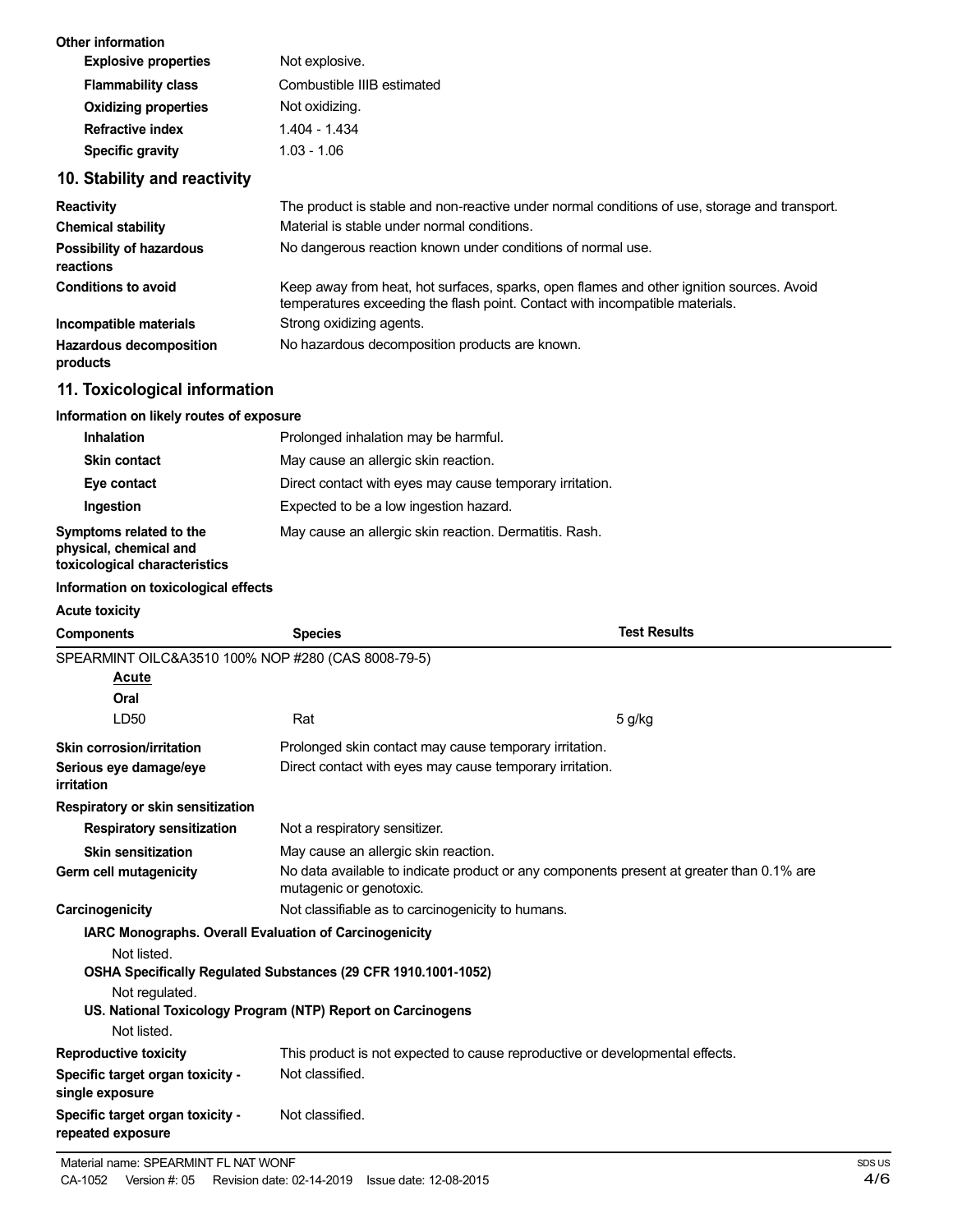| <b>Aspiration hazard</b>                                              | Not an aspiration hazard.                                                                                                                                                                                              |
|-----------------------------------------------------------------------|------------------------------------------------------------------------------------------------------------------------------------------------------------------------------------------------------------------------|
| <b>Chronic effects</b>                                                | Prolonged inhalation may be harmful.                                                                                                                                                                                   |
| 12. Ecological information                                            |                                                                                                                                                                                                                        |
| <b>Ecotoxicity</b>                                                    | The product is not classified as environmentally hazardous. However, this does not exclude the<br>possibility that large or frequent spills can have a harmful or damaging effect on the environment.                  |
| Persistence and degradability                                         | No data is available on the degradability of any ingredients in the mixture.                                                                                                                                           |
| <b>Bioaccumulative potential</b>                                      |                                                                                                                                                                                                                        |
| Partition coefficient n-octanol / water (log Kow)<br>PROPYLENE GLYCOL | $-0.92$<br>NOM NFI                                                                                                                                                                                                     |
| <b>Mobility in soil</b>                                               | No data available.                                                                                                                                                                                                     |
| Other adverse effects                                                 | No other adverse environmental effects (e.g. ozone depletion, photochemical ozone creation<br>potential, endocrine disruption, global warming potential) are expected from this component.                             |
| 13. Disposal considerations                                           |                                                                                                                                                                                                                        |
| <b>Disposal instructions</b>                                          | Collect and reclaim or dispose in sealed containers at licensed waste disposal site. Dispose of<br>contents/container in accordance with local/regional/national/international regulations.                            |
| Local disposal regulations                                            | Dispose in accordance with all applicable regulations.                                                                                                                                                                 |
| Hazardous waste code                                                  | The waste code should be assigned in discussion between the user, the producer and the waste<br>disposal company.                                                                                                      |
| Waste from residues / unused<br>products                              | Dispose of in accordance with local regulations. Empty containers or liners may retain some<br>product residues. This material and its container must be disposed of in a safe manner (see:<br>Disposal instructions). |
| <b>Contaminated packaging</b>                                         | Since emptied containers may retain product residue, follow label warnings even after container is<br>emptied. Empty containers should be taken to an approved waste handling site for recycling or<br>disposal.       |

# **14. Transport information**

### **DOT**

Not regulated as dangerous goods.

# **IATA**

Not regulated as dangerous goods.

#### **IMDG**

Not regulated as dangerous goods.

**Transport in bulk according to Annex II of MARPOL 73/78 and the IBC Code** Not established.

#### **15. Regulatory information**

**US federal regulations**

This product is a "Hazardous Chemical" as defined by the OSHA Hazard Communication Standard, 29 CFR 1910.1200.

#### **Toxic Substances Control Act (TSCA)**

**TSCA Section 12(b) Export Notification (40 CFR 707, Subpt. D)**

Not regulated.

**CERCLA Hazardous Substance List (40 CFR 302.4)**

Not listed.

# **SARA 304 Emergency release notification**

Not regulated.

**OSHA Specifically Regulated Substances (29 CFR 1910.1001-1052)**

Not regulated.

#### **Superfund Amendments and Reauthorization Act of 1986 (SARA)**

**SARA 302 Extremely hazardous substance**

Not listed.

**SARA 311/312 Hazardous chemical SARA 313 (TRI reporting)** Not regulated. No (Exempt)